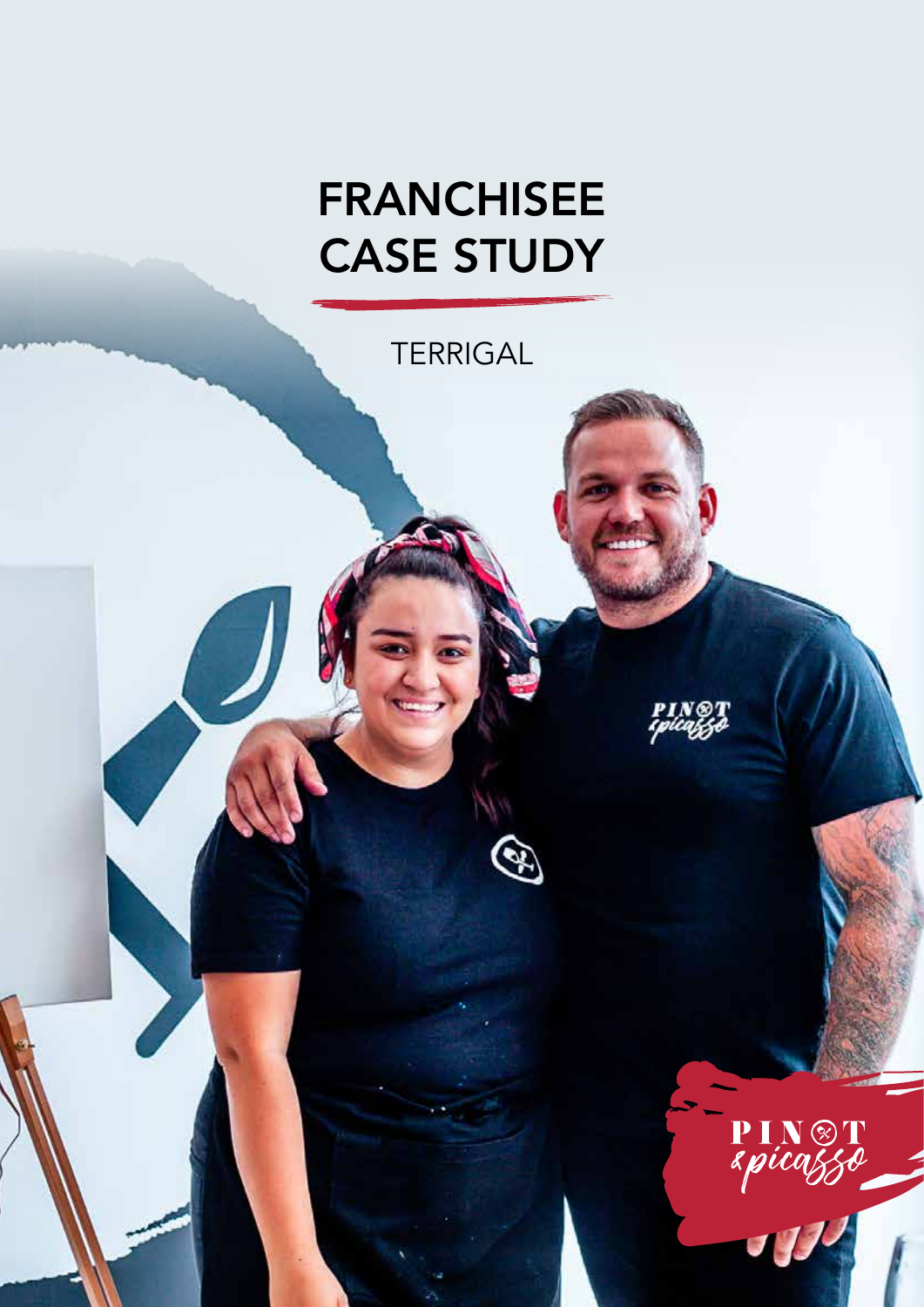#### WHY DID YOU GO DOWN THE FRANCHISE ROUTE?

After meeting with the team from James and Aaron from Pinot & Picasso, it was clear right away that this was not an ordinary franchise. The passion towards the business the boys had created, along with wanting others to succeed so desperately made the decision to franchise so much easier for us. Franchising is "being in business for yourself, but not by yourself' and we strongly believe that claim.

## WHY DID YOU CHOOSE PINOT & PICASSO?

We have run numerous businesses previously. From the building industry to the beauty industry and now finally within what I believe to be the strongest industry - the creative arts.

Over the years it has become clear to us that in order to be successful, you needed great staff. The business doesn't run without a great unit behind it, and what better way to have great staff, than to run a business they love to be a part of. Our artists love what they do - very much like a singing teacher or dance teacher, ultimately it is something they have loved since they were children. Pinot & Picasso has allowed us to implement this belief, and thus far we could not be more right with the decision. Our staff have allowed us to love what we do, by loving what they do.

## WHAT DID YOU BOTH (PARTNERS) DO BEFORE TAKING UP A FRANCHISE?

I (Daniel) have my trade in plastering. I ran a plastering company from a young age with numerous people venturing out from us into their own small businesses. My Fiance and I also own two other franchises (Sparkling White Smile Castle Hill & Central Coast). With my background in owning businesses and Biancas in the beauty industry -it seemed fitting for us to go out together.

## HOW DID YOU RAISE THE FINANCE FOR YOUR FRANCHISE?

We had been looking to buy a home originally but when the opportunity arose - we put that on hold and figured to really go hard while we had the chance.

It seems like a risk to some, but we feel Pinot could be the key to our ultimate success moving forward.

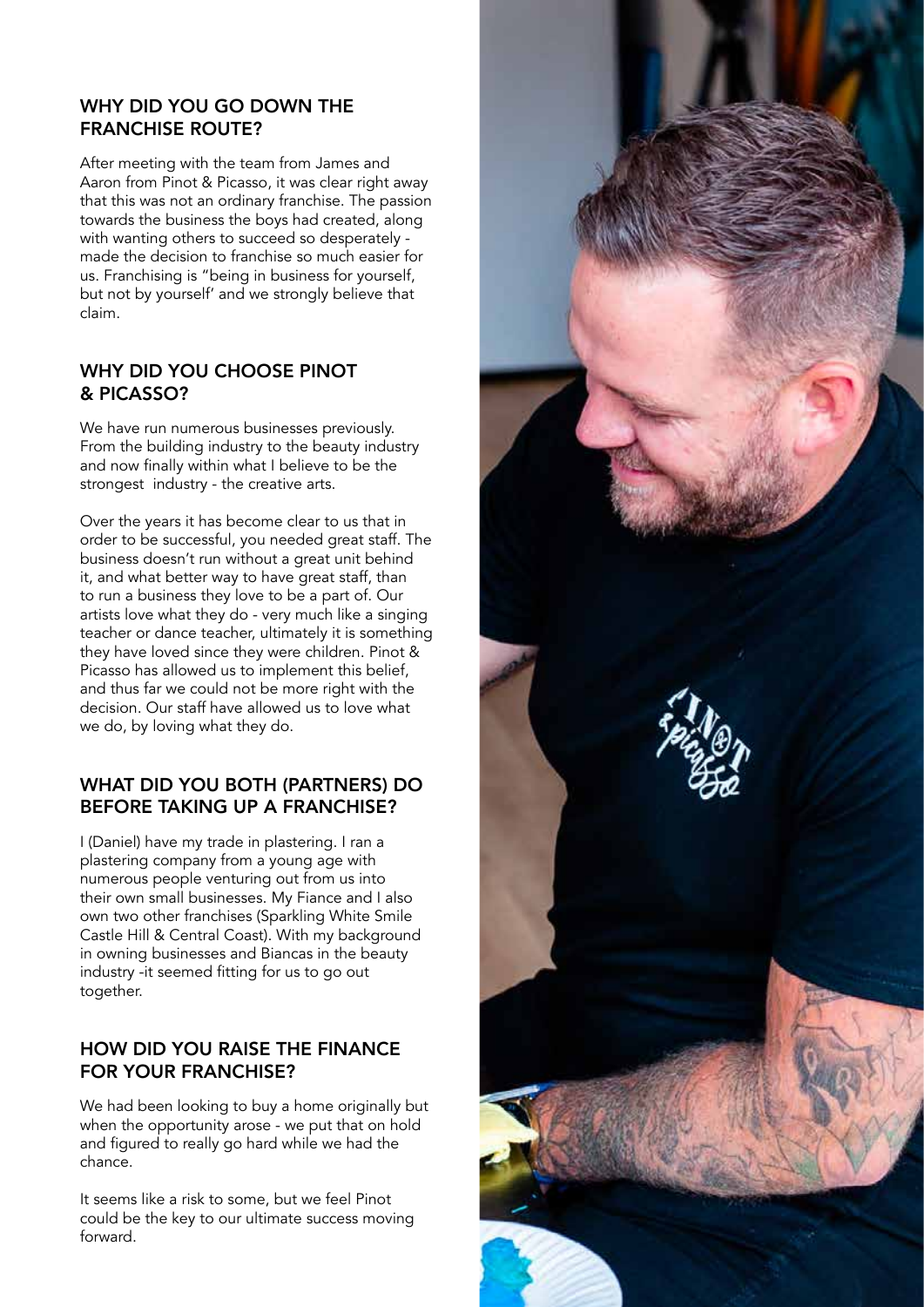

## WHAT TRAINING AND SUPPORT DID YOU RECEIVE INITIALLY AND ONGOING FROM HEAD OFFICE?

We received training across all areas from start to finish. From staff training, to business model training as well as web education. It was all a simple transition really. James and Aaron were with us every step of the way. They helped arrange my fit out while i was away for my bucks party. I had approached the boys to discuss the option of rescheduling my trip and they wouldn't have it. Assuring me time and time again that it was in safe hands! (it was).

Everything that possibly could have gone wrong during our fit out but was largely out of our hands. But not once did they let me stress or work alone. It was amazing to see these two guys at work, positivity and an amazing team attitude!! WOW!

## WHAT IS A TYPICAL DAY FOR YOU AS A FRANCHISEE?

Due to the fact that I currently live in Sydney and my studio is in Terrigal, I have hired a manager to run it from up on the Coast. We put lots of ground work in for the first 6 weeks becoming familiar with our Neighbours and really showing our face around town.

Currently my manager responds to queries, looks after our social media (roughly 1 hr a day) and then she clocks on and off whilst at home while replying to emails. These things can be done yourself if you choose, but we utilise our manager in order to invest our time elsewhere.

# WHAT ARE THE BIGGEST CHALLENGES HAVE YOU FACED?

The biggest challenges we have faced by far was the fitout of the studio. Though that was ultimately our fault for having so much going on during the opening. Credit to Aaron & James though, the positive "the show goes on" attitude really helped and once those challenges were over the transition into the franchise has been seamless.

# HAS BECOMING A FRANCHISEE CHANGED YOUR LIFE, IF SO HOW?

Although there is now a lot more to think of daily, we have managed to spend a lot more time with our children. I now pick and choose my days to "work" and invest that entire day to ensure i have more time up my sleeve in the following few days to ensure i can be the Father I've dreamed of being.